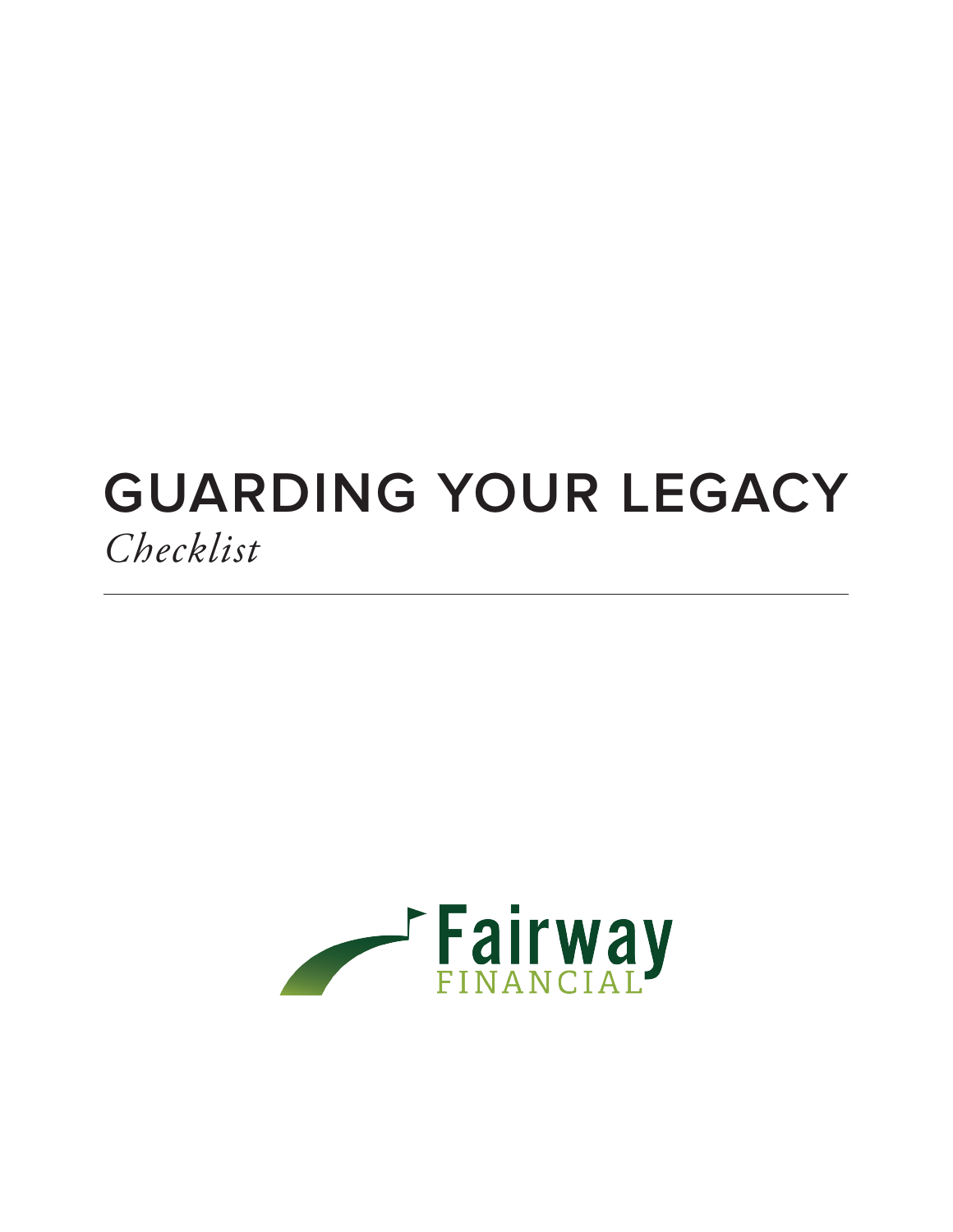## **GUARDING YOUR LEGACY**

In today's world, our lives are constantly evolving from one phase to the next — a new job, buying a house, getting married, having kids, and creating a retirement plan. Once more, all of these events are documented. These documents are often misplaced or forgotten about until you need them most. Wouldn't it be nice if you never had to worry about losing or finding them ever again?

We designed the Guarding Your Legacy Checklist to organize and store all of your vital documents. This checklist provides added peace of mind by helping reduce the stress associated with trying to find a piece of paper that you stored away 15 years ago.

We encourage you to share the Guarding Your Legacy Checklist with your family, financial professional, attorney, accountant, and executor. This way, everyone will know exactly where to find information pertinent to your future.

With the Guarding Your Legacy Checklist, you can have added peace of mind knowing that your family will have your future wishes in one easily accesssible location.



**STEVE ANZUONI**  Retirement Income Certified Professional® 1292 Route 28, Unit #3, S. Yarmouth, MA 02664 (508) 398-3337 | fairwayfinancial.net

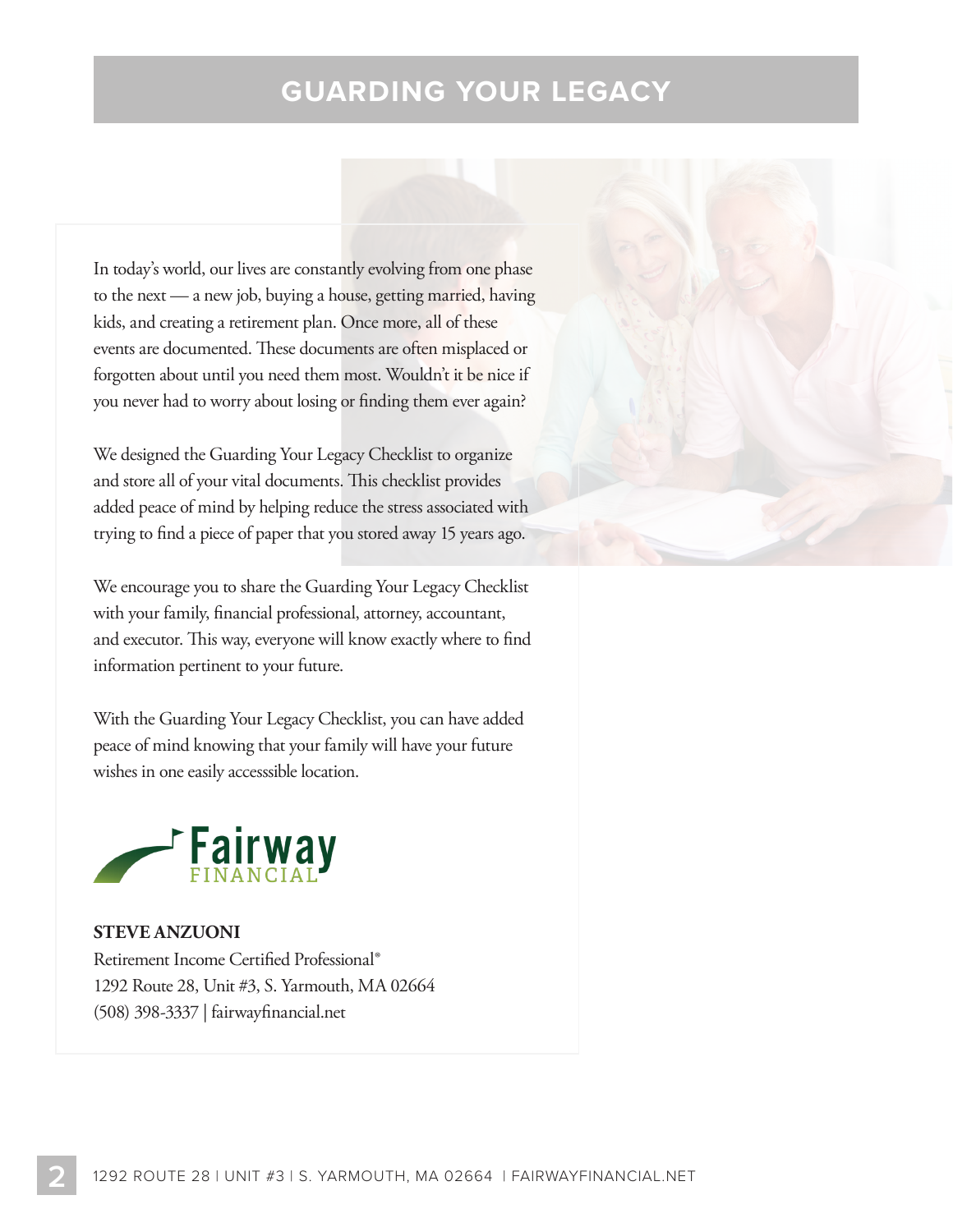If you need assistance completing this document, we are more than happy to help. Please consult your attorney and/or certified public accountant regarding any legal or tax matters in this document.

| <b>IMPORTANT CONTACTS</b> | <b>NAME</b> | <b>PHONE NUMBER</b> |
|---------------------------|-------------|---------------------|
| Financial Professional    |             |                     |
| CPA/Accountant            |             |                     |
| Insurance Agent           |             |                     |
| Attorney                  |             |                     |
| Executor of Estate        |             |                     |

|              | <b>EMERGENCY PAPERS and/or INFORMATION</b>                  | <b>LOCATION</b> |
|--------------|-------------------------------------------------------------|-----------------|
| $\checkmark$ | <b>GENERAL ITEMS</b>                                        |                 |
|              | Birth certificate                                           |                 |
|              | Social Security card                                        |                 |
|              | Passport/certificate of citizenship (naturalization papers) |                 |
|              | Driver's license number and expiration date                 |                 |
|              | Adoption papers                                             |                 |
|              | Marriage certificate                                        |                 |
|              | Prenuptial agreement                                        |                 |
|              | Divorce or separation papers                                |                 |
|              | Safe deposit box(es) and keys                               |                 |
|              | Safe and combination                                        |                 |
| $\checkmark$ | <b>INVESTMENT DOCUMENTS</b>                                 |                 |
|              | Brokerage account statements                                |                 |
|              | Mutual fund account statements                              |                 |
|              | Annuity account statements                                  |                 |
|              | Individual retirement plan statements                       |                 |
|              | Company retirement plan statements                          |                 |
|              | Other company benefits (e.g., deferred compensation)        |                 |
|              | Stock certificates not held in an account                   |                 |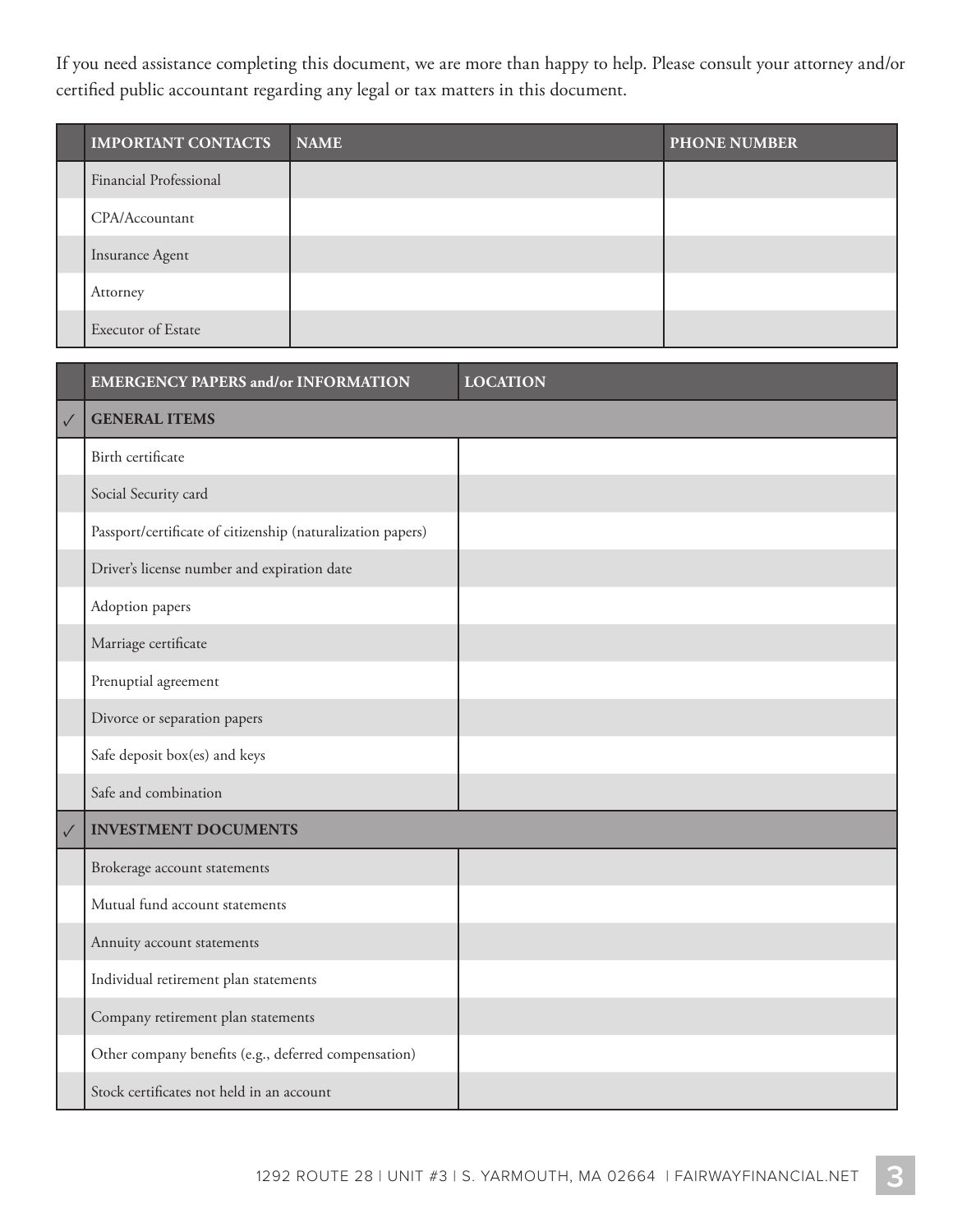|              | <b>EMERGENCY PAPERS and/or INFORMATION</b>                   | <b>LOCATION</b> |
|--------------|--------------------------------------------------------------|-----------------|
| $\checkmark$ | <b>INVESTMENT DOCUMENTS CONTINUED</b>                        |                 |
|              | Bearer bonds not held in an account                          |                 |
|              | Alternative investment documents (including K-1s)            |                 |
|              | Investment club documents/records                            |                 |
|              | 529 college savings plan statements                          |                 |
|              | Online securities access information                         |                 |
|              | Beneficiary forms for IRAs, 401(k)s, or other benefits plans |                 |
|              | Documents showing cost basis of securities owned or sold     |                 |
| $\checkmark$ | <b>INSURANCE DOCUMENTS</b>                                   |                 |
|              | Life insurance policy documents                              |                 |
|              | Group life policies                                          |                 |
|              | Health and accident insurance ID cards and claim records     |                 |
|              | Variable annuity or fixed annuity statements/documents       |                 |
|              | Mortgage insurance policy                                    |                 |
|              | Travel insurance policy                                      |                 |
|              | Property and casualty policy documents                       |                 |
|              | Veterans administration insurance papers                     |                 |
|              | Beneficiary forms for insurance or annuity policies          |                 |
|              | Long-term care insurance policy                              |                 |
| $\checkmark$ | PERSONAL FINANCE DOCUMENTS                                   |                 |
|              | Appraisals for valuable items                                |                 |
|              | Inventory of valuable items                                  |                 |
|              | Buy/sell or partnership agreements                           |                 |
|              | Deferred compensation agreements                             |                 |
|              | Federal/state gift tax returns                               |                 |
|              | Prior years' tax returns                                     |                 |
|              | Motor vehicle title and/or registration papers               |                 |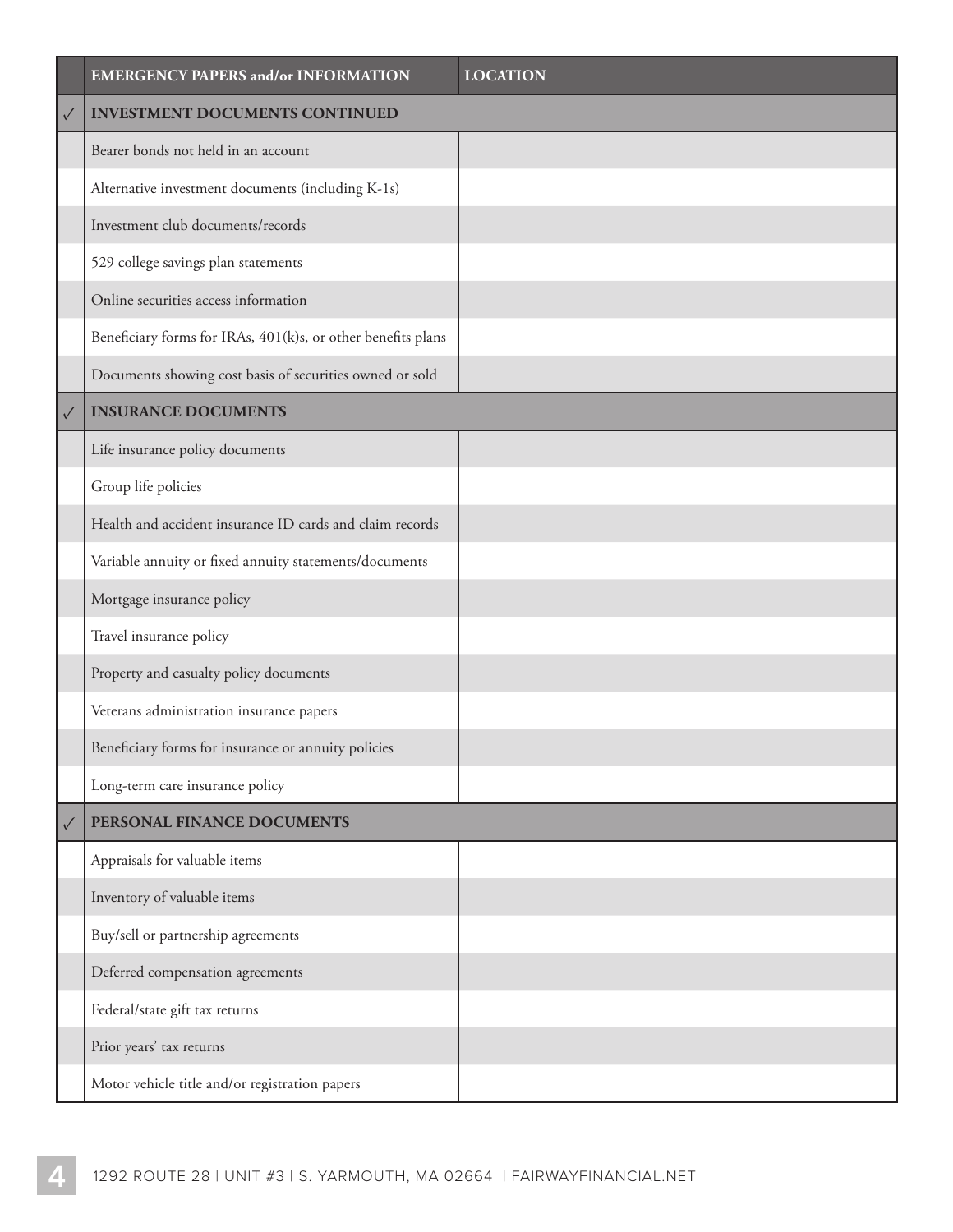|              | <b>EMERGENCY PAPERS and/or INFORMATION</b>                                                                                         | <b>LOCATION</b> |
|--------------|------------------------------------------------------------------------------------------------------------------------------------|-----------------|
| $\checkmark$ | PERSONAL FINANCE DOCUMENTS CONTINUED                                                                                               |                 |
|              | Lawsuit paperwork or documents on pending legal actions                                                                            |                 |
|              | Promissory notes                                                                                                                   |                 |
|              | Outstanding loans                                                                                                                  |                 |
|              | Mortgage documents                                                                                                                 |                 |
|              | Medical bills/records and prescription plan card                                                                                   |                 |
|              | Property and school tax records                                                                                                    |                 |
|              | Real estate deeds and/or other titles of ownership                                                                                 |                 |
|              | Rental and/or lease agreements                                                                                                     |                 |
|              | Trust documents/agreements                                                                                                         |                 |
| $\checkmark$ | <b>BANK/CREDIT DOCUMENTS</b>                                                                                                       |                 |
|              | Checking or money market account statements                                                                                        |                 |
|              | Checks                                                                                                                             |                 |
|              | Savings accounts                                                                                                                   |                 |
|              | Credit cards and account statements                                                                                                |                 |
|              | Life insurance policy documents                                                                                                    |                 |
|              | Credit union account books or statements                                                                                           |                 |
| $\sqrt{}$    | <b>EMERGENCY DOCUMENTS</b>                                                                                                         |                 |
|              | Living will/health care proxy                                                                                                      |                 |
|              | Durable power of attorney                                                                                                          |                 |
|              | Financial institution power of attorney forms<br>Some financial institutions may refuse to accept a standard<br>power of attorney. |                 |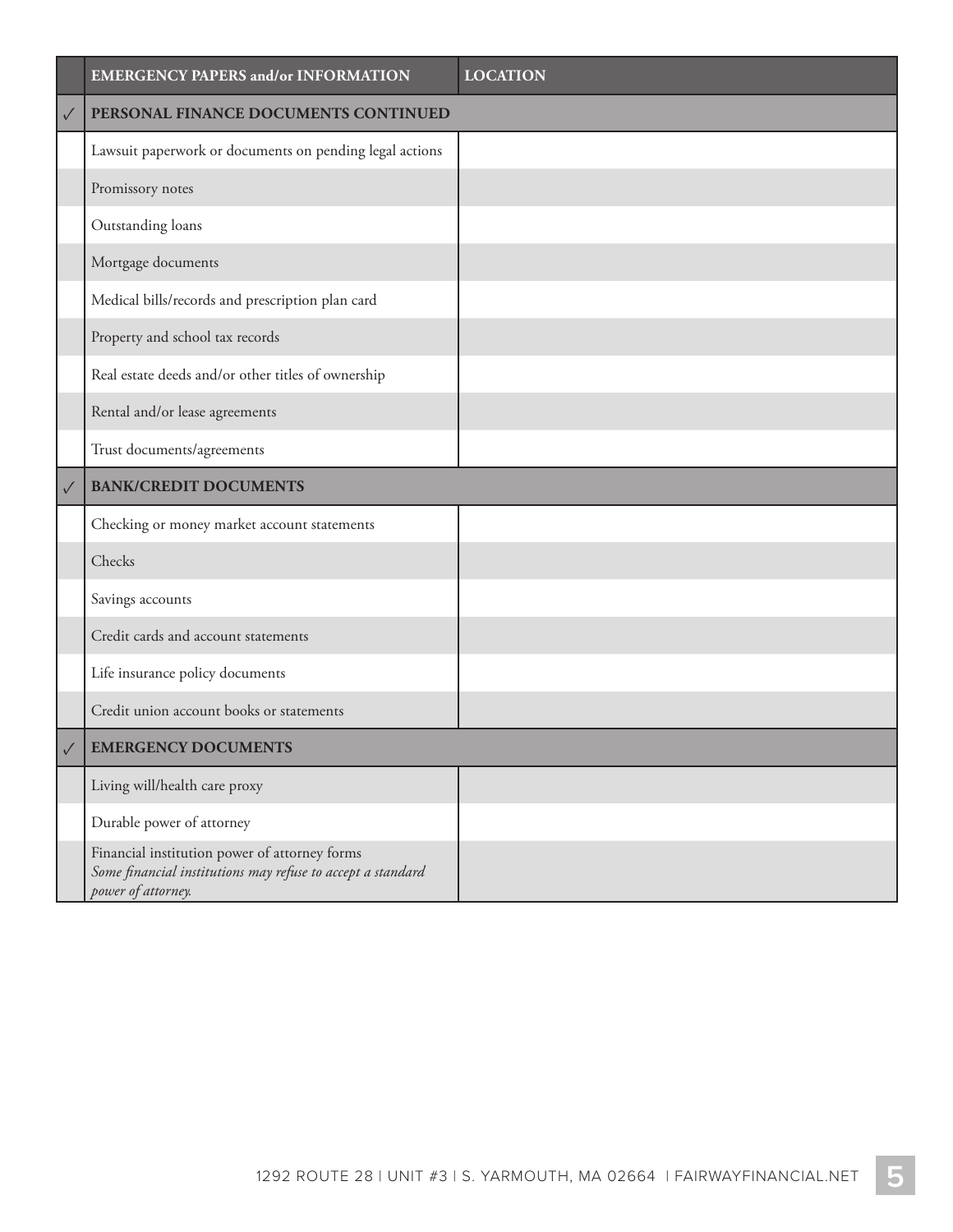| <b>PAPERWORK FOR FINAL ARRANGEMENTS</b>                                                                                                                                                                                                                                                         | <b>LOCATION</b> |
|-------------------------------------------------------------------------------------------------------------------------------------------------------------------------------------------------------------------------------------------------------------------------------------------------|-----------------|
| Last will and testament<br>Wills should not be kept in a safe deposit box. Rather, wills<br>should be stored in either a lawyer's will safe or a fireproof safe<br>at your home.                                                                                                                |                 |
| Military discharge papers<br>Veterans receive a small stipend toward burial expenses.                                                                                                                                                                                                           |                 |
| <b>Burial instructions</b>                                                                                                                                                                                                                                                                      |                 |
| Cemetery plot deed                                                                                                                                                                                                                                                                              |                 |
| Prepaid cremation documents                                                                                                                                                                                                                                                                     |                 |
| Funeral home preference and information                                                                                                                                                                                                                                                         |                 |
| Charitable donations preference(s)                                                                                                                                                                                                                                                              |                 |
| Letter of instruction (if available) from the deceased to the<br>executor                                                                                                                                                                                                                       |                 |
| Death certificate<br>The number of accounts or titles of ownership of the deceased.                                                                                                                                                                                                             |                 |
| Phone number/address of the county surrogate court<br>The county court or clerk's office where the deceased resided will<br>oversee estate matters and probate. The executor must obtain a<br>sufficient number of death certificates for transferring owner-<br>ship of accounts, titles, etc. |                 |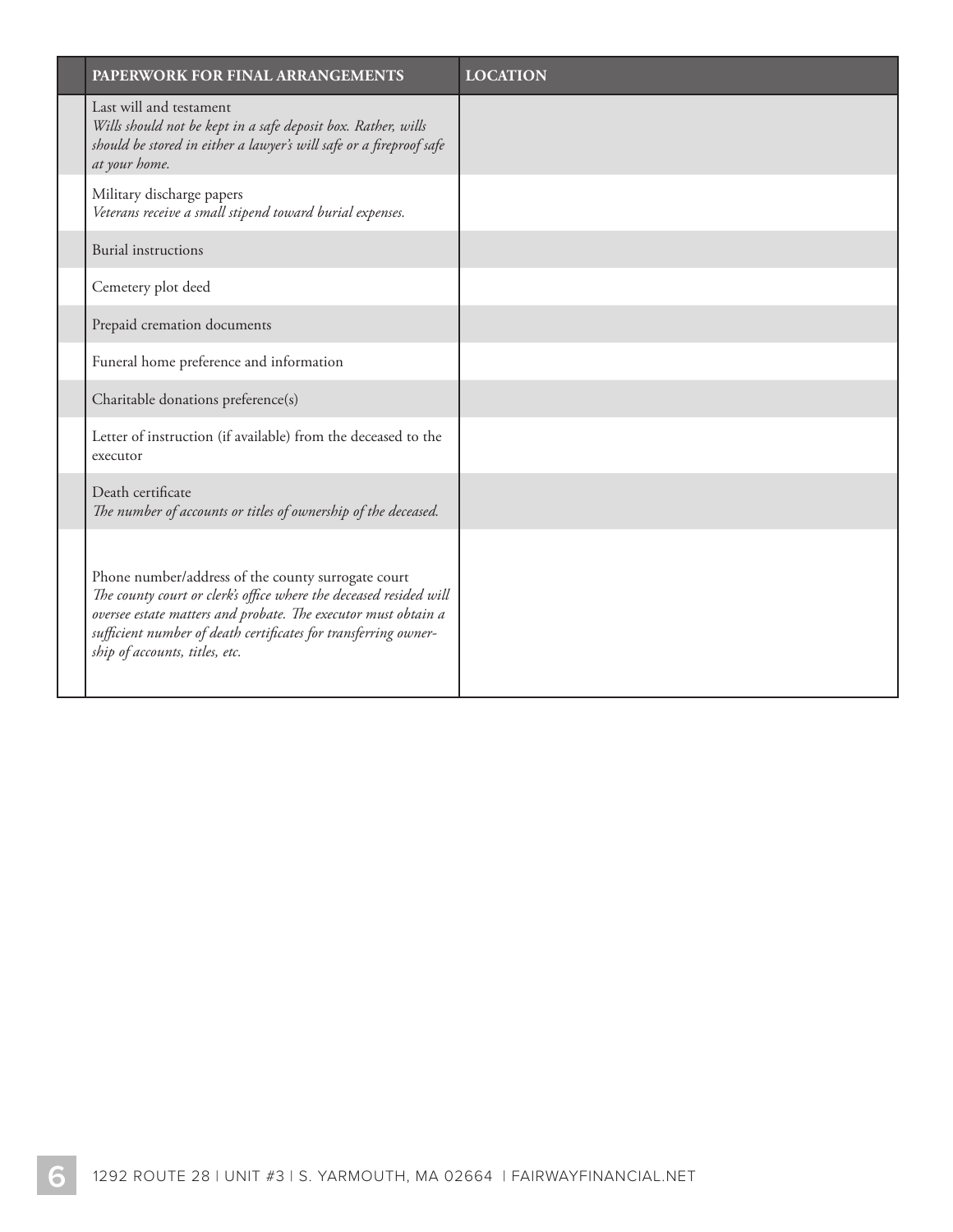| <b>NOTES</b> |
|--------------|
|              |
|              |
|              |
|              |
|              |
|              |
|              |
|              |
|              |
|              |
|              |
|              |
|              |
|              |
|              |
|              |
|              |
|              |
|              |
|              |
|              |
|              |
|              |
|              |
|              |
|              |